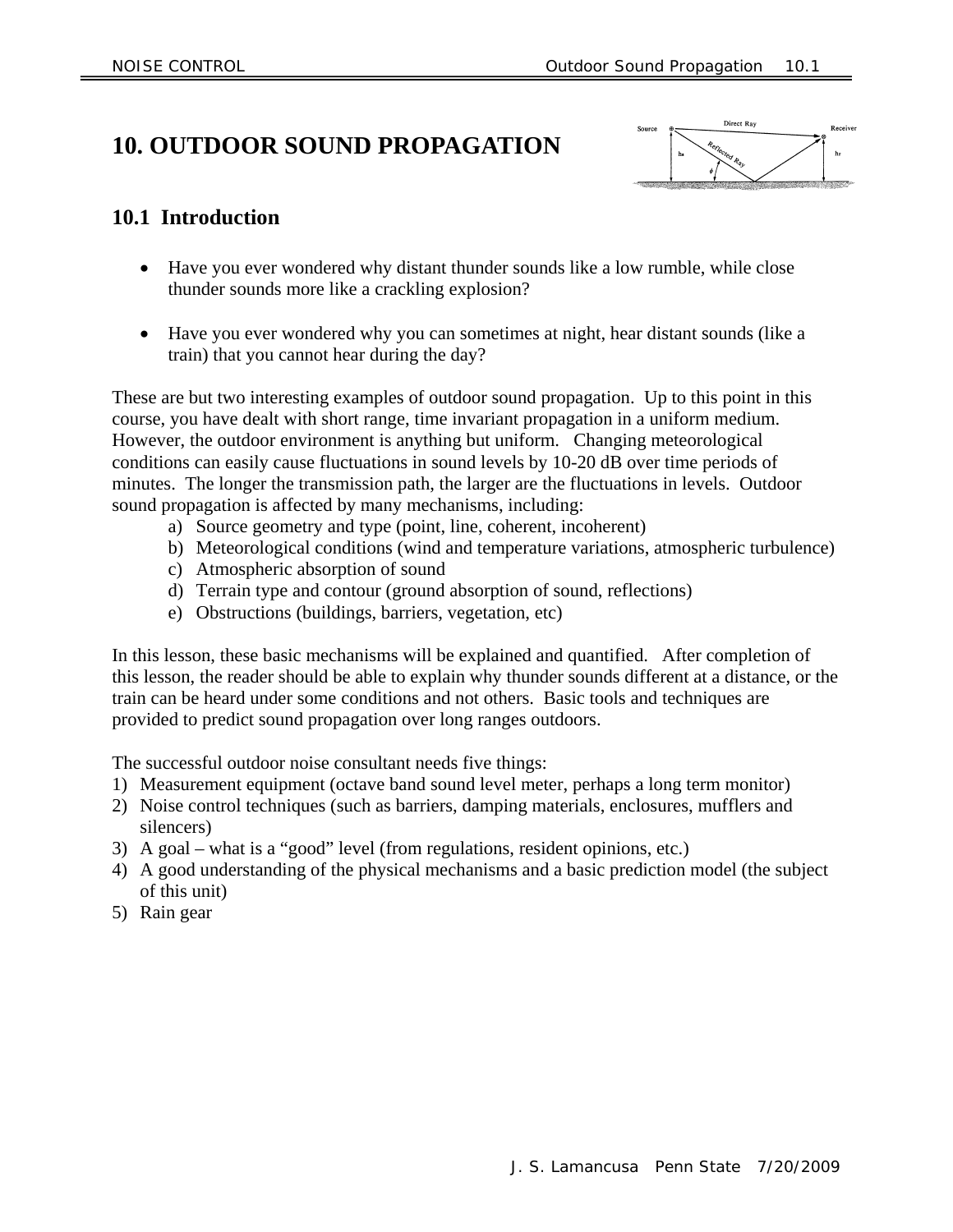### **10.2 Review of Hemispherical Sound Propagation**

You should recall from Section 5, for a point source in a loss-less medium with no reflections, that the sound intensity is related to power and range by:

> 2 2 4  $(r)$ *r W c*  $I = \frac{p^2(r)}{\rho c} = \frac{W}{4\pi r^2}$  Equation 1

where:  $I =$  acoustic intensity (watts/m<sup>2</sup>)  $p(r)$  = sound pressure at radial distance  $r(N/m^2)$  $r =$  distance from the source in meters  $W =$  sound power (watts)  $\alpha$  = acoustic impedance (rayls)

In terms of sound levels, this translates to:

$$
Lp = Lw - 20\log r - 10\log\left[\frac{W_{ref} \rho c}{P_{ref}^2 4\pi}\right]
$$
 Equation 2

where:  $L_W$  = sound power level (dB re 10<sup>-12</sup> watts)  $L_P$  = sound pressure level (dB re  $2x10^{-5}$  N/m<sup>2</sup>)

for  $pc = 400$  mks rayls, the last term on the right becomes 11 dB.  $(10.83$  dB for  $pc = 415$  rayls)

$$
Lp = Lw - 20\log r - 11 \quad (dB)
$$

Another useful form of this equation, comparing sound pressure levels at two different ranges, is:

 $20\log^2(dB)$ 1  $L_1 - L p_2 = 20 \log \frac{r_2}{r_1}$  $Lp_1 - Lp_2 = 20 \log \frac{r_2}{r}$  (dB) Equation 4

Using this equation, you can easily show the often quoted result that sound levels decay by 6 dB per doubling of distance from a point source.

If the source is directional, an additional term, the Directivity Index DI, is needed to account for the uneven distribution of the sound intensity as a function of direction. The Directivity Index is the difference between the actual sound pressure, and the sound pressure from a non-directional point source with the same total acoustic power. It can be determined experimentally, or calculated for a limited number of analytical cases, such as a piston in a baffle (a decent approximation of a loudspeaker), a piston in the end of a long tube (engine exhaust). Reference: Acoustics, L. Beranek, McGraw-Hill, 1954.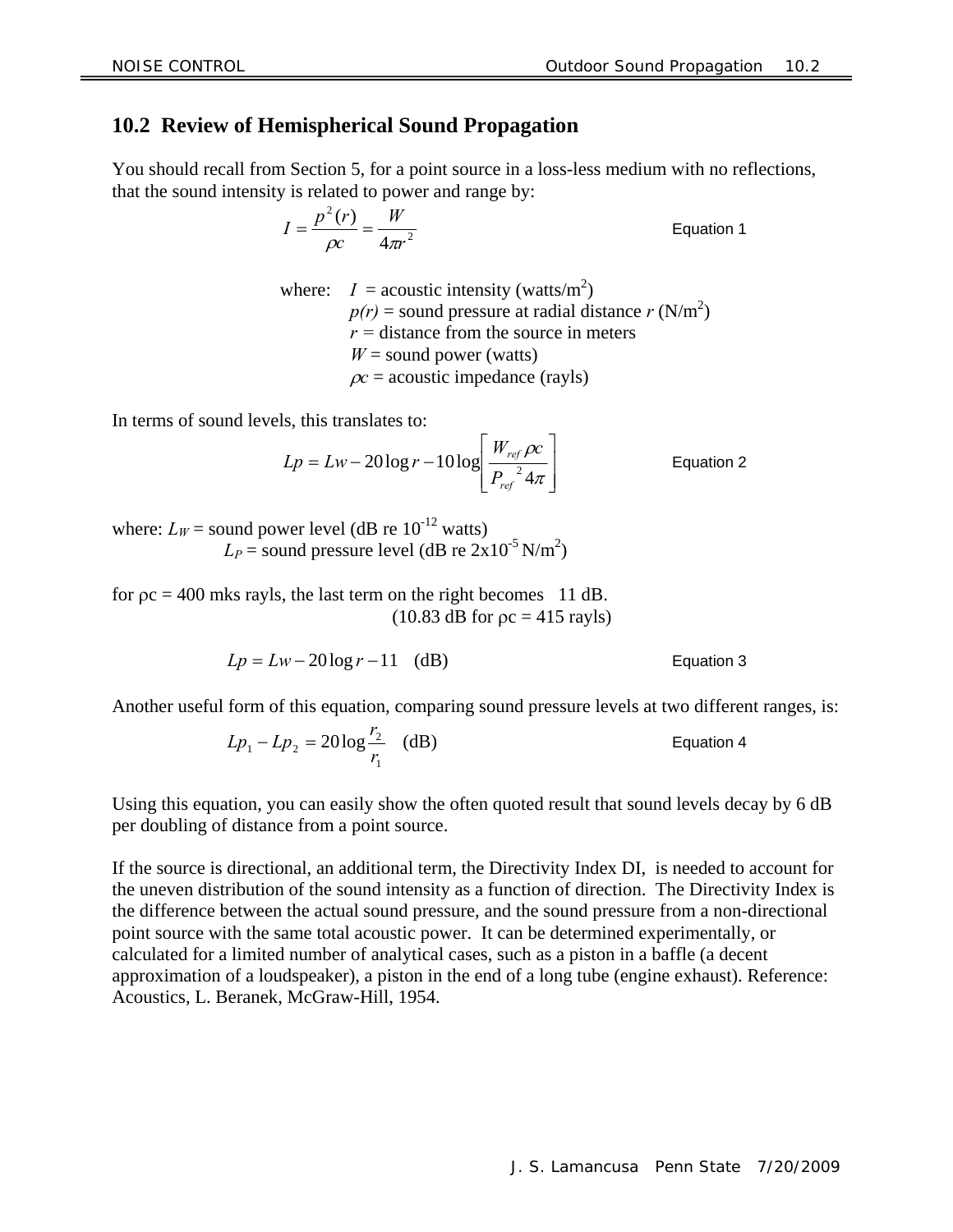$DI =$  Directivity Index (dB) =  $10 \log_{10} Q$ 

$$
Q = \text{Directivity Factor} = \frac{I_{\theta}}{I_{\text{mean}}} = \frac{P_{\theta}^2}{P_s^2}
$$

where :  $P_{\theta}$  = rms sound pressure at angle  $\theta$  for the directional source

 $P_s$  = rms sound pressure of a non - directional point source radiating the same total power For an omni-directional source radiating into free space,  $DI = 0$  dB. If that same source is situated directly on a perfectly reflecting surface (hemispherical radiation),  $DI = 3$  dB.

Our general purpose propagation equation without reflection is then:

 $Lp = Lw - 20\log r - 11 + DI$  (dB) Equation 5

### **10.3 Propagation in a Real Atmosphere – Excess Attenuation Model**

In a real atmosphere, the sound propagation deviates from spherical due to a number of factors, including absorption of sound in air, non-uniformity of the propagation medium due to meteorological conditions (refraction and turbulence), and interaction with an absorbing ground and solid obstacles (such as barriers). We will now extend Equation 5 to account for atmospheric absorption and all other effects by introducing the concept of *Excess Attenuation*, defined as:

> *Excess Attenuation, AE* - *the total attenuation in addition to that due to spherical divergence and atmospheric absorption*

 $A_E$  = excess attenuation (dB)  $r =$  distance from source to receiver (meters) where  $\colon A_{\text{abs}} = \text{atmospheric absorption, see section 2.2.1 (dB)}$  $Lp = Lw - 20 \log r - 11 + DI - A_{abs} - A_E$  (dB) Equation 6

The total excess attenuation  $A_E$  (dB) is a combination of all effects:

 $A_E = A_{weather} + A_{ground} + A_{turbulence} + A_{barrier} + A_{vegetation} +$ any other effects... Equation 7

These terms will be quantified in subsequent sections.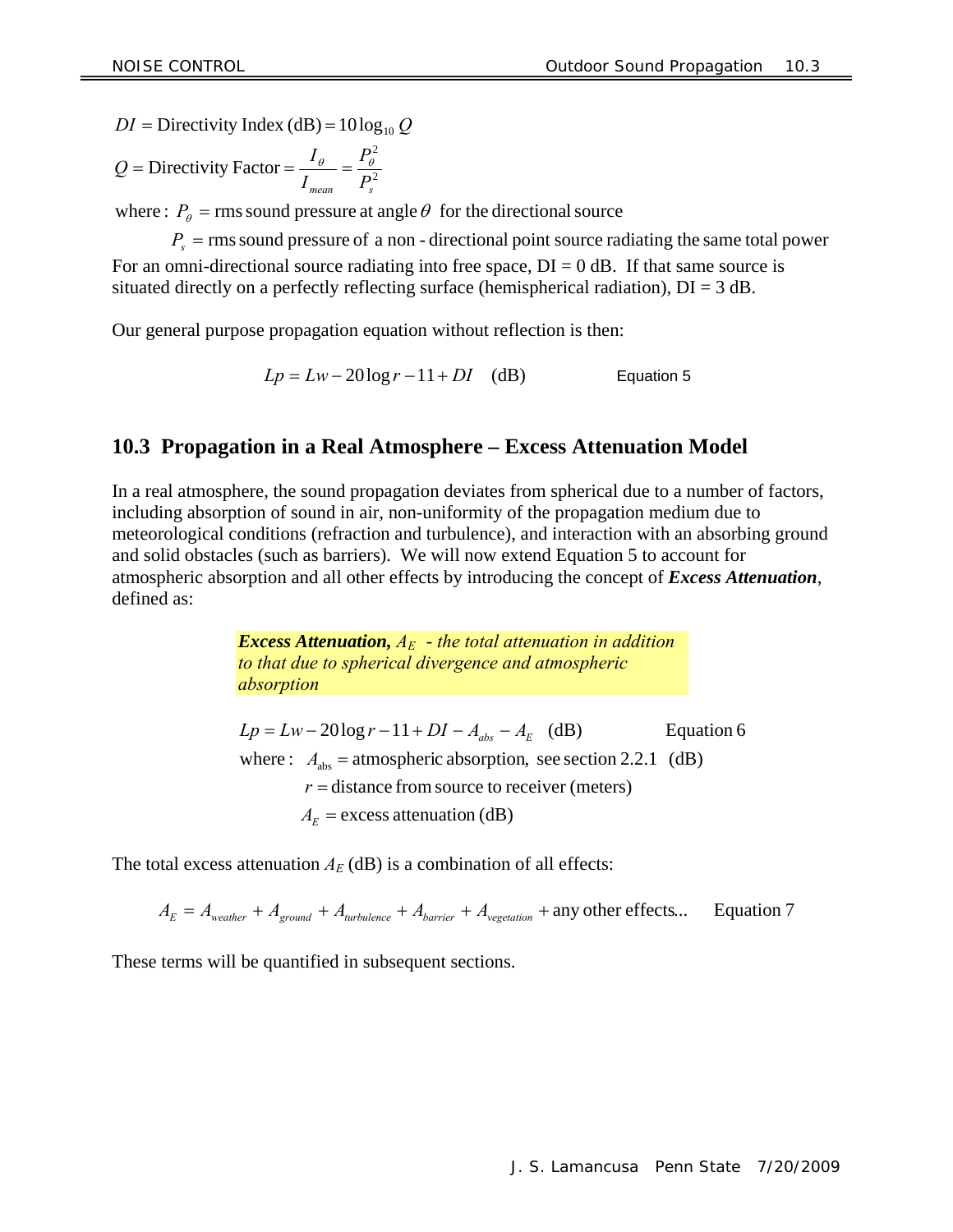#### **10.3.1 Atmospheric Absorption -** *Aabs*

Sound energy is dissipated in air by two major mechanisms:

- Viscous losses due to friction between air molecules which results in heat generation (called "classical absorption")
- Relaxational processes sound energy is momentarily absorbed in the air molecules and causes the molecules to vibrate and rotate. These molecules can then re-radiate sound at a later instant (like small echo chambers) which can partially interfere with the incoming sound.

These mechanisms have been extensively studied, empirically quantified, and codified into an international standard for calculation: ANSI Standard S1-26:1995, or ISO 9613-1:1996.

For a standard pressure of one atmosphere, the absorption coefficient  $\alpha$  (in dB/100m) can be calculated as a function of frequency  $f(Hz)$ , temperature *T* (degrees Kelvin) and molar concentration of water vapor *h* (%) by:

$$
\alpha = 869 \times f^2 \left\{ 1.84 \times 10^{-11} \left( \frac{T}{T_0} \right)^{1/2} + \left( \frac{T}{T_0} \right)^{-5/2} \left[ 0.01275 \frac{e^{-2239.1/T}}{F_{r,0} + f^2 / F_{r,0}} + 0.1068 \frac{e^{-3352/T}}{F_{r,N} + f^2 / F_{r,N}} \right] \right\}
$$
 Equation 8  
\n
$$
F_{r,0} = 24 + 4.04 \times 10^4 h \frac{0.02 + h}{0.391 + h}
$$
 Oxygen relaxation frequency (Hz) Equation 9  
\n
$$
F_{r,N} = \left( \frac{T}{T_0} \right)^{-1/2} \left( 9 + 280 h e \left[ -4.17 \left[ \left( \frac{T}{T_0} \right)^{-1/3} - 1 \right] \right] \right)
$$
Nitrogen relaxation frequency (Hz) Equation 10  
\n
$$
T_0 = 293.15 \text{°K} \ (20^{\circ} \text{C})
$$

To calculate the actual attenuation due to atmospheric absorption *Aabs* (dB) for a given propagation range for use in Equation 6:

$$
A_{abs} = \alpha r / 100
$$
 (dB) Equation 11  
where:  $\alpha$  = absorption coefficient (dB/100m) from Eq. 5  
 $r$  = range (meters)

A plot of the absorption coefficient for air at 20 degrees C and 70% relative humidity is shown in Figure 1 (ref. ANSI standard S1.26). The predominant mechanism of absorption (the classical and rotational relaxation) is proportional to the square of frequency. The vibration relaxation effect depends on the relaxation frequencies of the gas constituents (O and N) and is highly dependent on the relative humidity. Figure 2 shows the relation of humidity. It is interesting to note that absorption generally decreases with increasing humidity. The exception is totally dry air, which has the least absorption.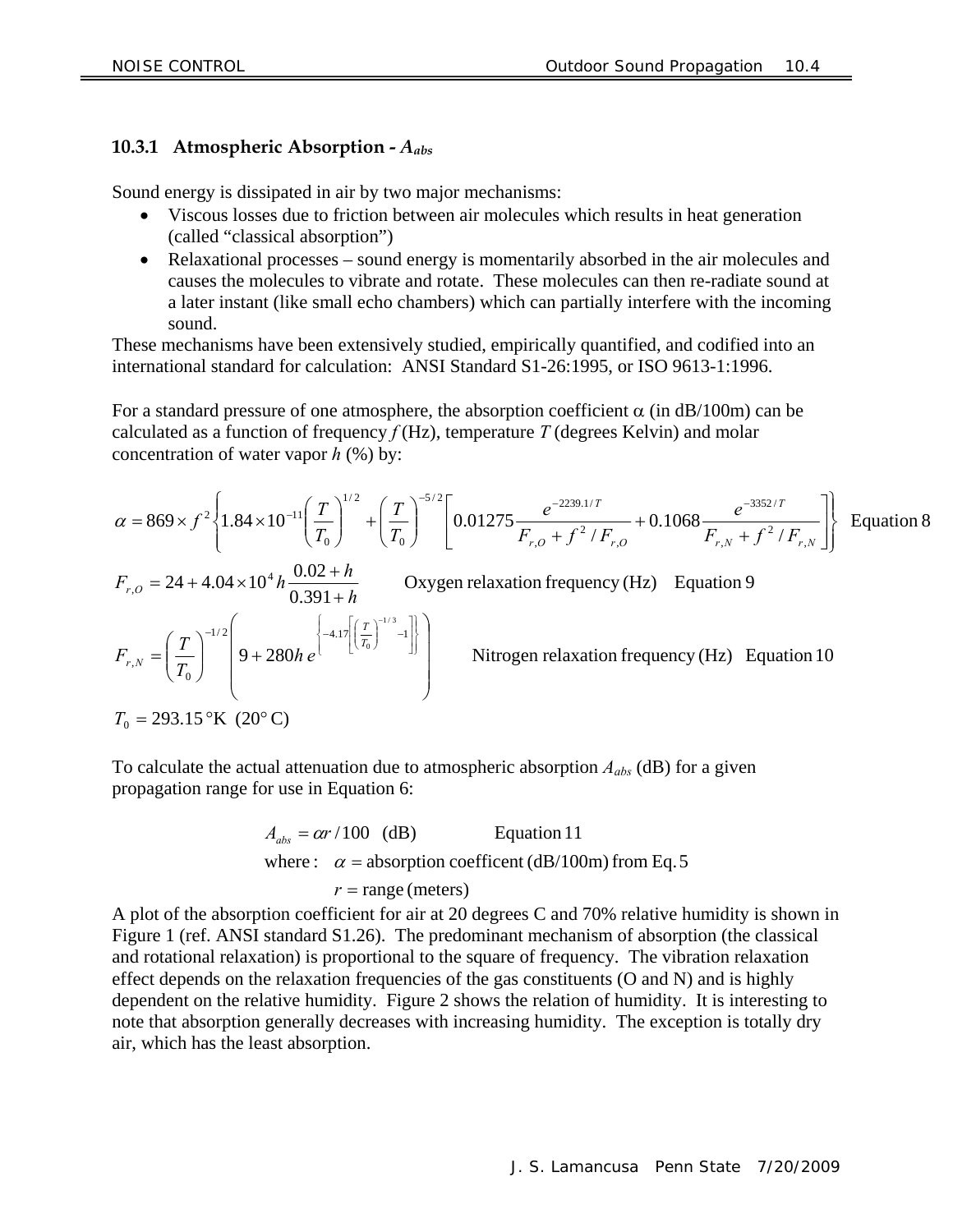



2020 J. Acoust. Soc. Am., Vol. 88, No. 4, October 1990

Letters to the Editor 2020

Figure 2. Sound absorption coefficient in air (dB/100) versus frequency for various relative humidities at 20°C.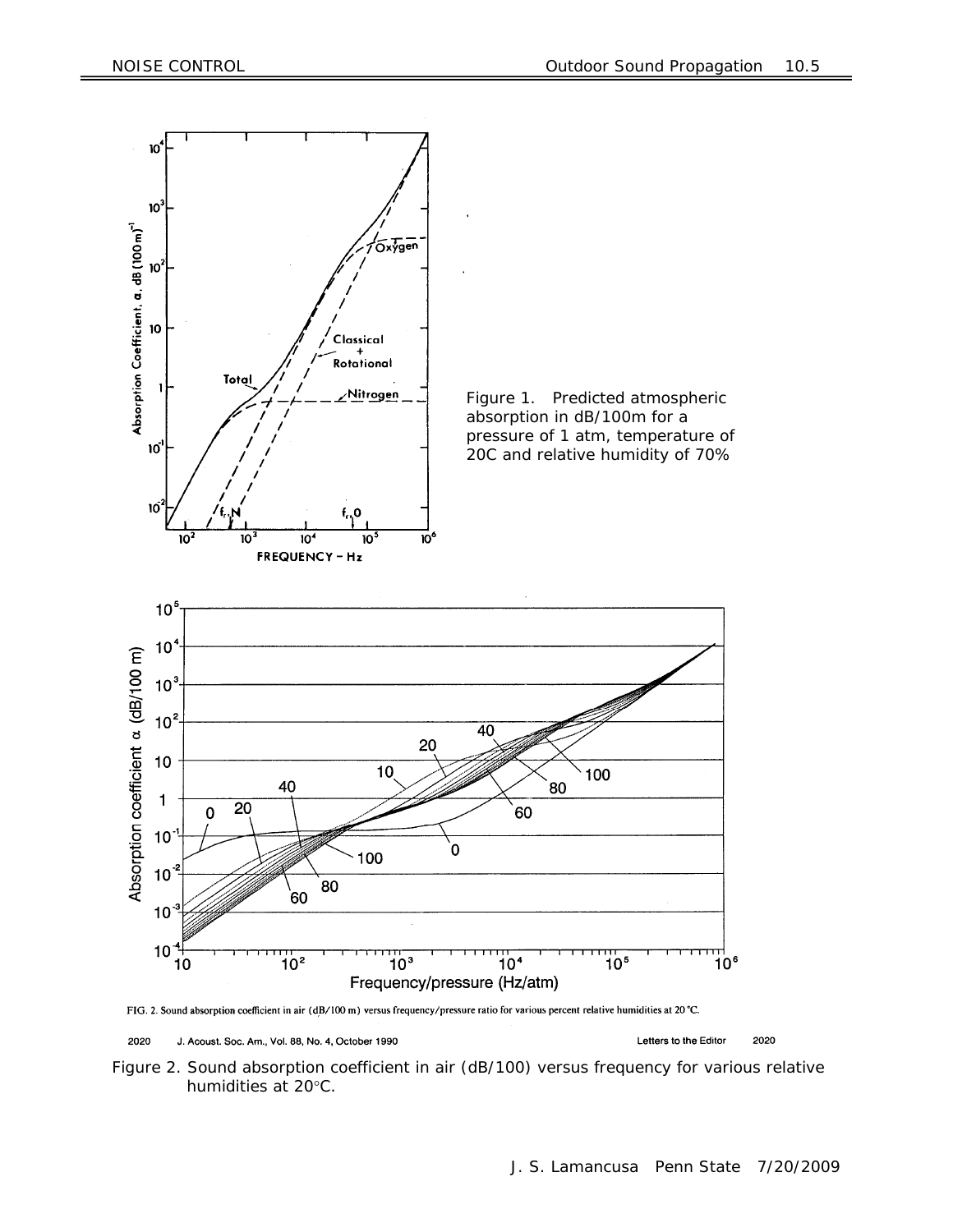| Frequency<br>(Hz) | T (°C) | <b>Relative</b><br>Humidity (%) | Absorption<br>$\alpha$ (dB/100m) |
|-------------------|--------|---------------------------------|----------------------------------|
| 1000              | 20.    |                                 | 0.54                             |
| 10000             | 20     |                                 | 10.96                            |
| 10000             |        |                                 | 22.05                            |

**Homework:** implement a computer program, or spreadsheet to calculate the absorption coefficient. Check your program with the following values:

#### **10.3.2 Meteorological Conditions -** *Aweather*

#### *Effects of Wind*

Over open ground, substantial vertical wind velocity gradients commonly exist due to friction between the moving air and the ground. Wind speed profiles are strongly dependent on the time of day, weather conditions and the nature of the surface. The wind speed, in the absence of turbulence, typically varies logarithmically up to a height of 30 to 100 meters, then negligibly thereafter. As a result of this velocity gradient (and the resulting change in sound velocity which it causes), a sound wave propagating in the direction of the wind will be bent downward. In the upwind direction the sound speed decreases with altitude, sound waves are directed upward, away from the ground, forming a "shadow zone" into which no direct sound penetrates (Figure 3). This process is called refraction, whereby the path of sound waves curves in the direction of the lower sound velocity. The radius of curvature of the sound path is inversely proportional to the velocity gradient. Sound always refracts toward the lower sound speed.



Figure 3. Refractive effects caused by wind

#### *Temperature Effects*

A similar refractive effect results from vertical temperature gradients. The speed of sound in air is proportional to the square root of absolute temperature by the relation:

$$
c = 20.05\sqrt{T + e/p}
$$
 (meters/second) Equation 12  
where:  $T$  = absolute temperature °K  
 $e$  = partial pressure of water vapor (psi)  
 $p$  = barometric pressure (psia)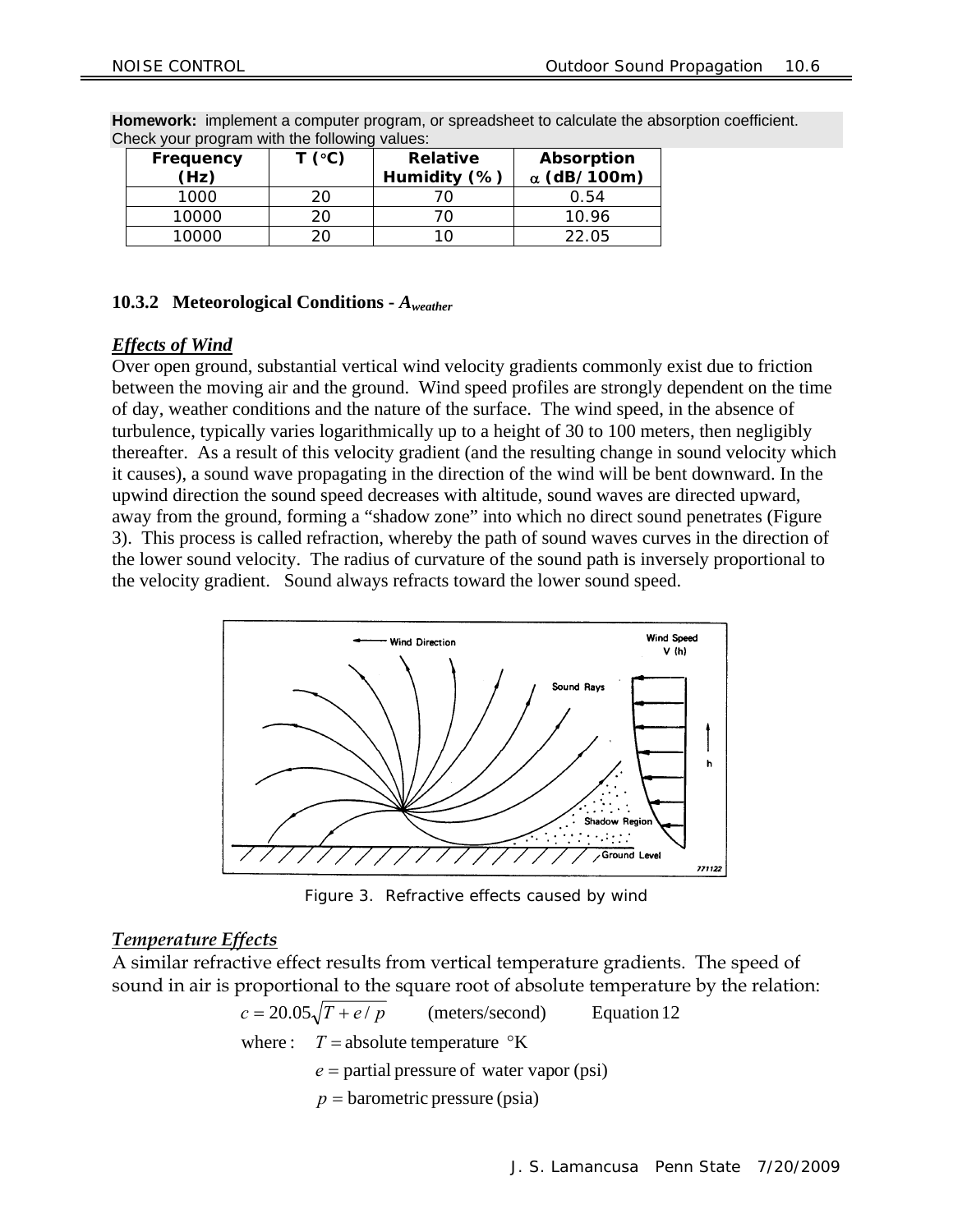The minor dependence on humidity is usually neglected since large humidity gradients are not a common event in the atmosphere.

In the presence of a temperature gradient, the effect is to refract sound waves in the direction of lower sound velocity (in this case, the lower temperature). Typical temperature profiles are shown in Figure 4. A common atmospheric occurrence is a negative temperature gradient (temperature decreases with altitude). This is typical of a sunny afternoon, when significant solar insolation causes high surface temperatures and significant heat transfer from the ground to the adjacent air. This event is also known in meteorological terms as a superadiabatic or positive lapse. In this situation, sound waves will be bent upward in all directions from the source, forming a circular shadow zone. The reverse situation often occurs at night, when a positive gradient is common. This is caused by the rapid cooling of air at the surface as heat is now absorbed by the ground. This is called an inversion or negative lapse and the sound waves are bent downward. This phenomena explains why sound sometimes travels much better at night, because it is focused along the ground instead of radiating upward.

For completeness of meteorological terminology, a neutral (or statically stable) atmosphere is defined as one in which the temperature decreases at the dry adiabatic rate  $(-0.98^{\circ}C/100$  meters). In a neutral atmosphere, buoyant effects are balanced by gravity and there is no upward or downward convection. It should be noted that this is not the same as a non-refractive medium. In order to attain straight sound paths (no refraction), the atmosphere must have a constant temperature (isothermal). Temperature gradients greater than  $-9.8^{\circ}C/100m$  are called positive lapse or superadiabatic, while gradients less than this value are called negative lapse or inversion.



Figure 4. Refraction of sound with temperature gradients a) on left, normal lapse rate (decreasing temperature with altitude) b) on right, inverted lapse rate (temperature increases with altitude)

Determining excess attenuation due to refractive effects is not an easy task. Complex models that allow the user to specify the sound speed as a function of altitude are needed, such as ray tracing. Refractive effects can cause both increases and decreases in sound levels compared to a uniform medium. One common approach is to calculate the sound level assuming no refraction, on the assumption that this probably represents a good prediction of the equivalent, or time averaged sound level that would be observed.

It is extremely important to understand refraction in order to make reliable sound measurements. An unscrupulous consultant can take advantage of refraction to make measurements which are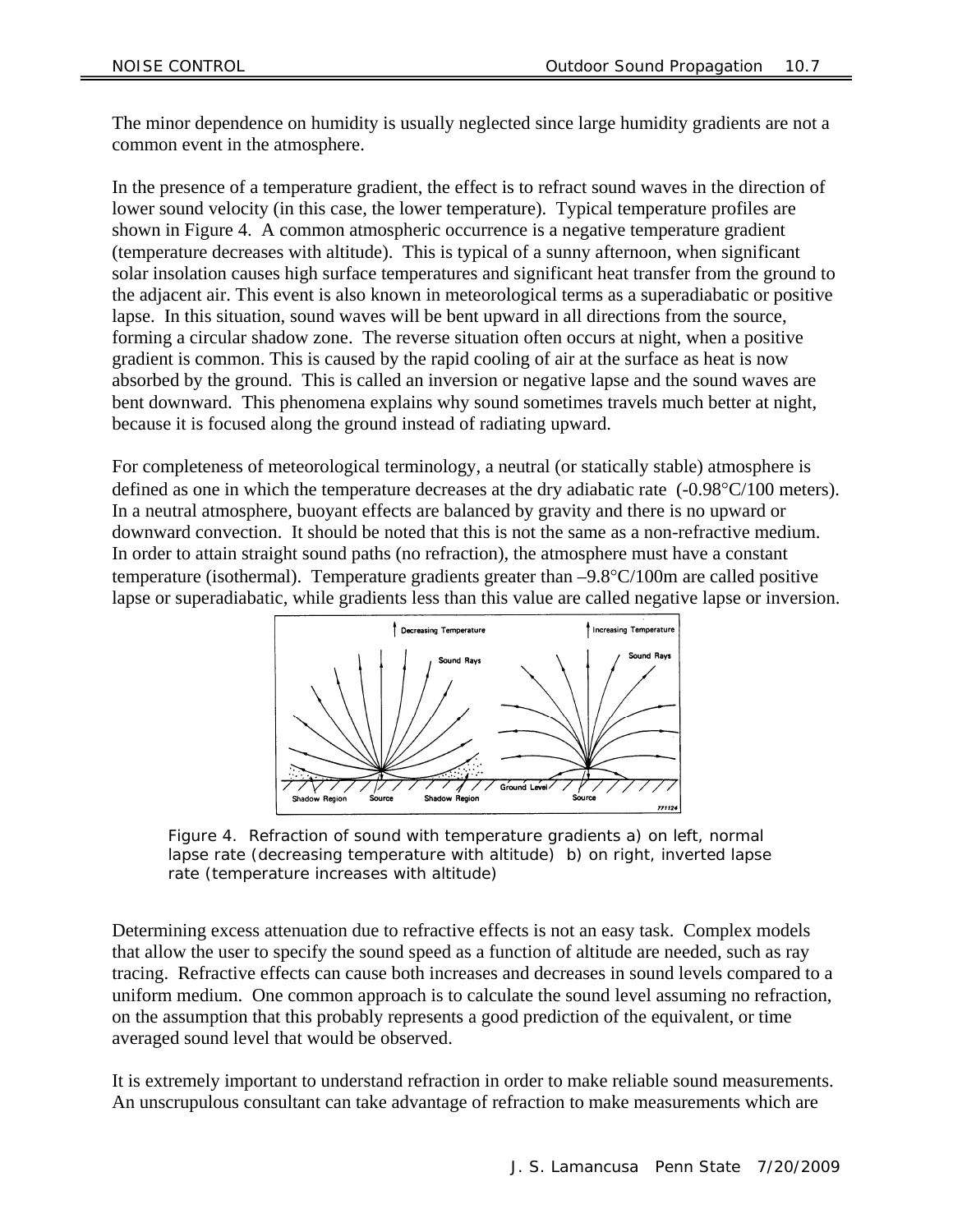the most favorable to whatever side he or she is representing. If you want the observed levels to be low, measure on a hot sunny afternoon, or upwind from the source. If you want levels that are more representative of the equivalent sound level, measure when the refractive effects are at a minimum – on a calm, overcast day or evening.

#### **10.3.3 Ground Interaction -** *Aground*

The surface over which sound propagates can seldom be considered perfectly rigid or totally reflective (with the possible exceptions of open water, ice, or concrete). Typical soil surfaces with or without vegetation tend to absorb energy from incident acoustic waves. Accurate prediction of ground effects requires knowledge of the absorptive and reflective properties (the acoustic impedance) of the surface.

The ground surface itself also provides a significant path for transmission of acoustic energy, particularly at low grazing angles and low frequencies. Incident acoustic energy is transformed into vibrational energy and is transmitted along the surface layer. This vibration disturbance can propagate for long distances, before dissipating or re-radiating as sound. At long distances, the transmission of low frequency sound can be dominated by this surface wave mechanism.



Figure 5 Geometry for reflection of sound from level ground with finite impedance

The behavior of sound propagation over ground of finite impedance is derived from analogy to electromagnetic wave theory. The geometry for this situation is illustrated in Figure 5. When airborne sound is incident on a locally reacting fluid, the transmitted wave is refracted at right angles into the surface. The reflected portion of the wave leaves the surface at the angle of incidence, with its amplitude and phase modified by the impedance of the surface. The reflected wave propagates to the receiver, along with direct wave from the source. Depending on their relative phases and amplitudes, they may constructively add or destructively interfere. In the limit, for both source and receiver near the ground and perfect reflection and no atmospheric turbulence (coherent addition), the sound level at the receiver will be increased by 6 dB (an excess attenuation of –6dB). Effectively, the receiver sees two sources, the actual source, and a reflected or "image" source and the sound pressure is doubled.

Using the electromagnetic wave theory, the governing equation for the pressure amplitude *p* at the receiver, assuming a uniform medium (no refraction), over level ground is: [ref 3]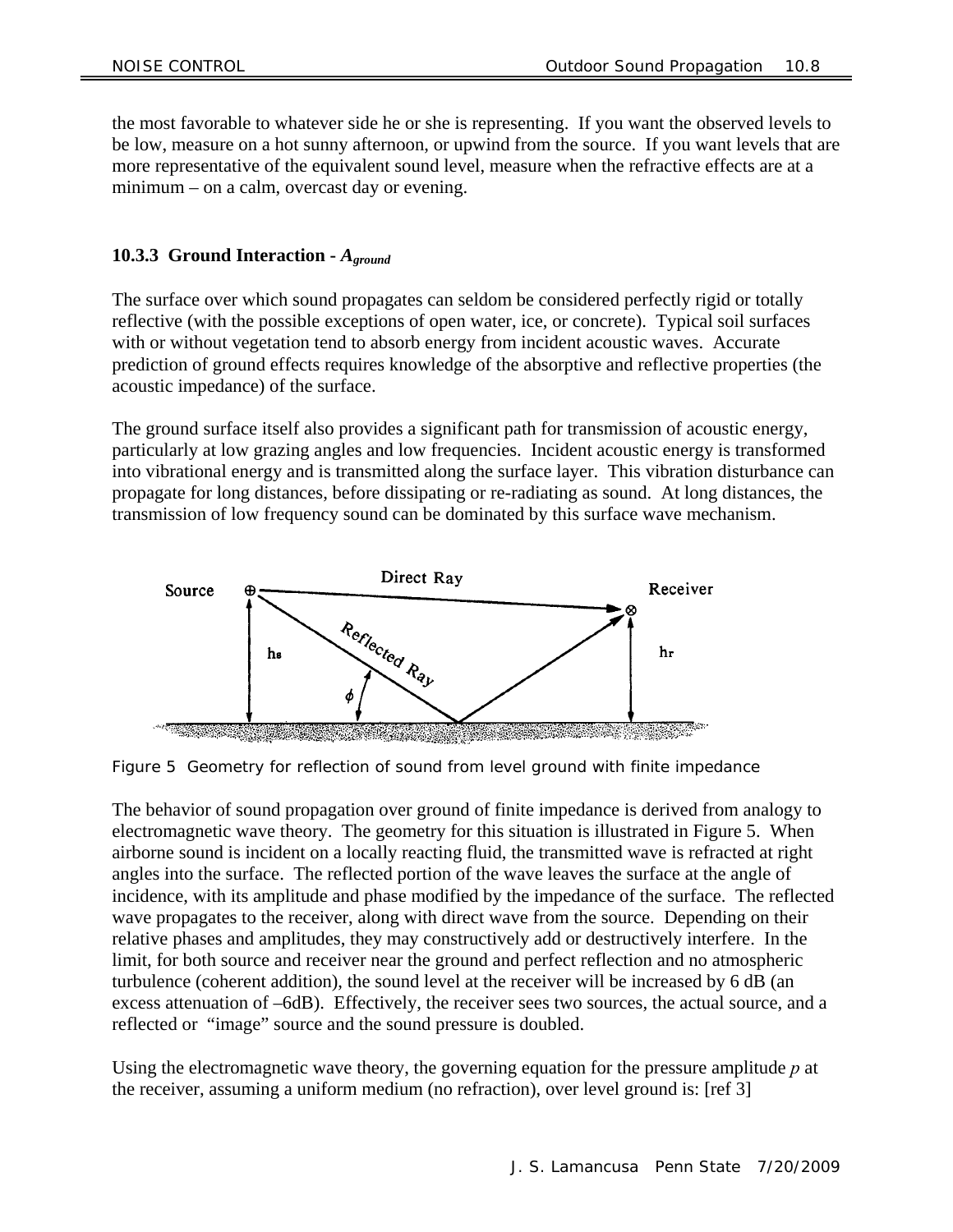$$
\frac{p}{p_0} = \frac{1}{r_d} e^{-ikr_d} + \frac{R_p}{r_r} e^{-ikr_r} + (1 - R_p) \frac{F}{r_r} e^{-ikr_r}
$$
 Equation 13

where  $\colon R_p =$  plane wave reflection coefficient

$$
R_p = \frac{\sin \phi \cdot Z_{air} / Z_{ground}}{\sin \phi + Z_{air} / Z_{ground}}
$$

 $Z_{air}$  = characteristic impedance of air ( $\rho z$ ) = 415 N - sec/m<sup>3</sup> at 20°C

 $Z_{ground} =$  complex impedance of ground, N - sec/m<sup>3</sup>, for a locally reacting surface,

resistivity of the surface in units of cgs rayls (dyne -  $sec/m<sup>3</sup>$ ): assuming Delany and Bazley single parameter model (ref 4), where  $\sigma$  is the flow

real component = 1 + 9.08 
$$
\left(\frac{f}{\sigma}\right)^{-0.75}
$$
 imaginary component = 11.9  $\left(\frac{f}{\sigma}\right)^{-0.73}$ 

 $F =$  ground and surface wave amplitude factor (see ref. 3 for calculation procedure)  $p =$ sound pressure at the receiver  $p_0$  = sound pressure at one meter from the source in the absence of ground  $\phi$  = angle of incidence and reflection  $k =$  wavenumber =  $2\pi f/c$  $r_d$  = path length for direct wav e  $r_r$  = path length for reflected wave  $f = \text{frequency (Hz)}$ ֺ֖֚֝֬

The first term in equation 13 is the direct wave, the second term describes a reflected wave, after its amplitude and phase have been modified by the plane wave reflection coefficient. The third term accounts for the difference between the reflection of a plane wave, and that of the actual case of a spherical wave. In the terminology of electromagnetic wave propagation, this last term is called the ground and surface wave.

This equation (Eq.13) provides an effective method to predict the excess attenuation due to ground absorption if the surface impedance is known as a function of frequency. Measurements of the impedance of various surfaces have been made and curve-fitting techniques applied to the experimental results. While more complex models have been proposed, it has been found that it is sufficient to use a single parameter, the flow resistivity of the surface, to describe the absorptive properties of a surface. The flow resistivity model is only valid for surfaces of constant porosity. Some typical values for different surfaces are shown in Table 1 [ref. 3].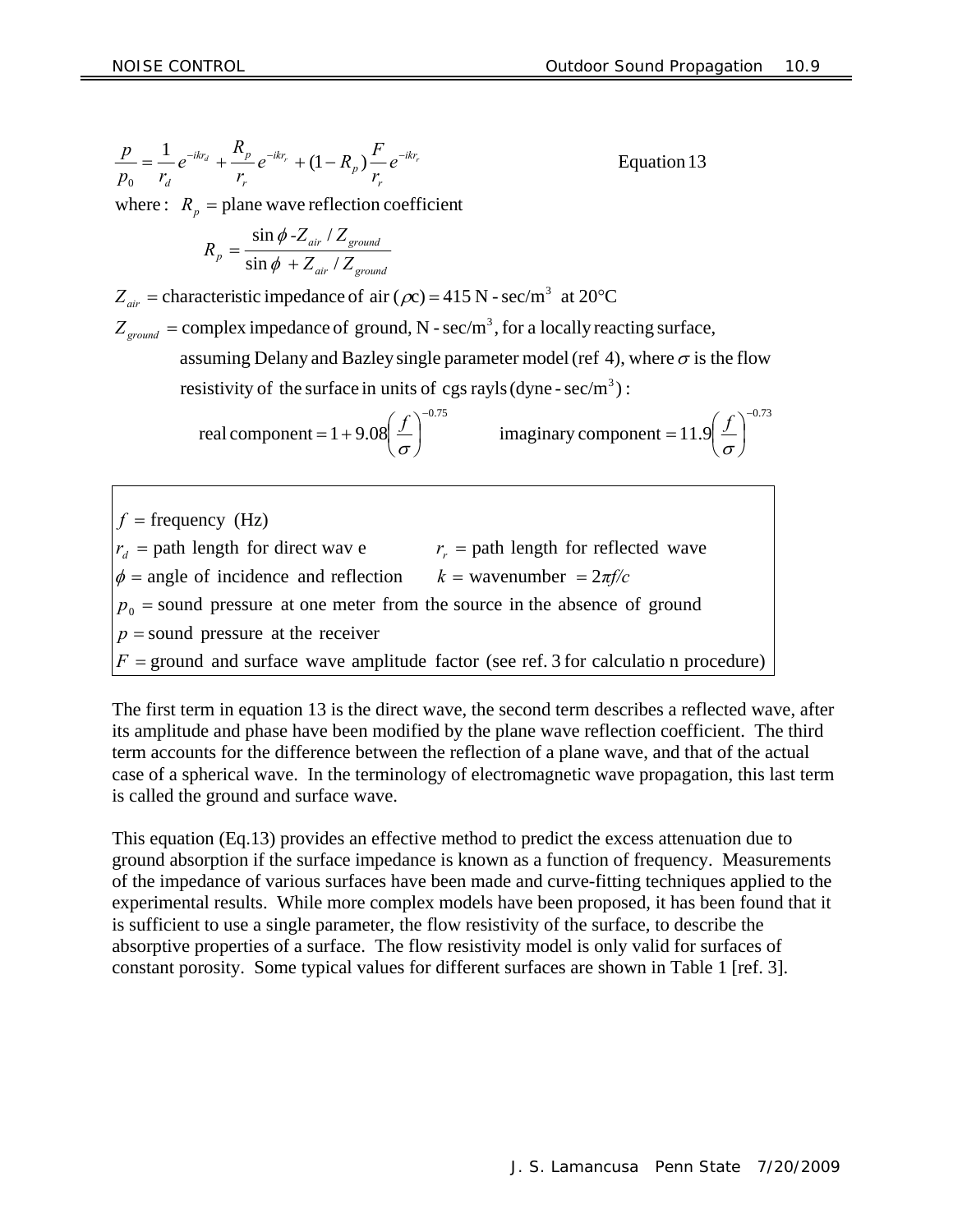| <b>Description of Surface</b>                       | Flow Resistivity (cgs rayls) |  |  |  |
|-----------------------------------------------------|------------------------------|--|--|--|
| Dry, new fallen snow                                | $15 - 30$                    |  |  |  |
| Sugar snow                                          | $25 - 50$                    |  |  |  |
| In forest, pine or hemlock                          | 20-80                        |  |  |  |
| Grass, rough pasture                                | 150-300                      |  |  |  |
| Roadside dirt, ill-defined, small rocks up to 10 cm | 300-800                      |  |  |  |
| diameter                                            |                              |  |  |  |
| Sandy silt, hard packed                             | 800-2500                     |  |  |  |
| Clean limestone chips, thick layer (12-25mm mesh)   | 1500-4000                    |  |  |  |
| Earth, exposed and rain-packed                      | 4000-8000                    |  |  |  |
| Quarry dust, fine, very hard packed by vehicles     | 5000-20000                   |  |  |  |
| Asphalt, sealed by dust and use                     | >20000                       |  |  |  |

Table 1. Flow resistivity values  $\sigma$  for various ground surfaces



FIG. 8. Real component  $R_2$  and imaginary component  $X_2$  of the acoustic impedance of grass-covered flat ground (different areas of two different sites) obtained from measurements either with an impedance tube or of interference at oblique incidence (Ref. 38). (Note that the imaginary component corresponds to a stiffness reactance.)



#### **10.3.4 Atmospheric Turbulence -** *Aturbulence*

In the derivation of Equation 13, coherent addition of the direct and reflected wave is assumed. However in the real atmosphere, random fluctuations of wind and temperature cause fluctuations in amplitude and phase. This may translate into measured sound pressure fluctuations of 10 dB of more over a period of minutes. This effect was analytically modeled by Chessel [ref 5]. Daigle [ref 6] modified Equation 13 to account for the variance of sound amplitude due to turbulence to predict the statistical mean value of sound pressure and achieved good agreement with experimental data. Experimental measurements [ref 7] have resulted in estimated values for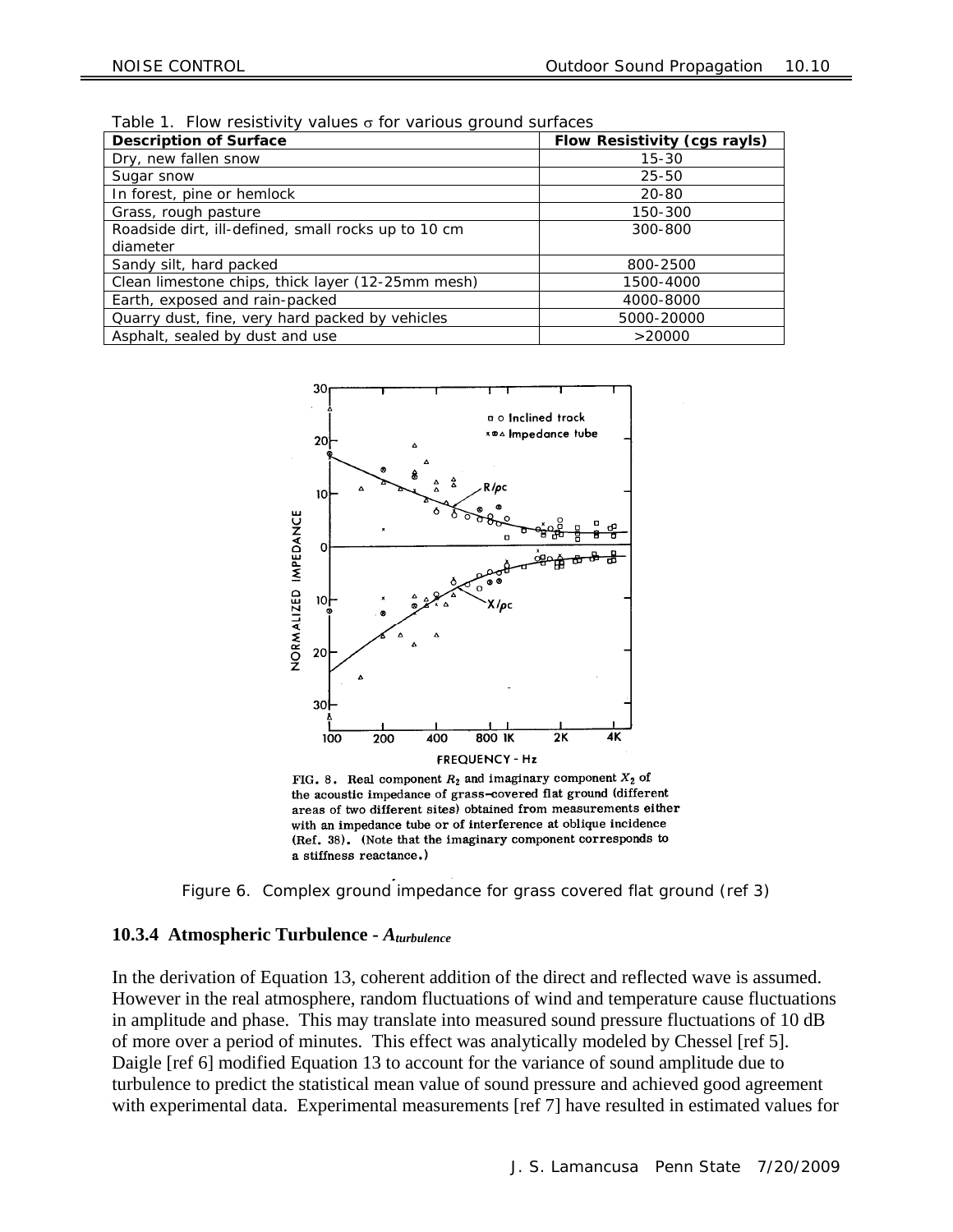the turbulence parameter (the mean square fluctuation of the index of refraction  $\langle \mu^2 \rangle$ ) as shown in Table 2.

| Table 2. Relation between weather conditions and the furbulence parameter $\leq \mu$ |                                |  |  |  |
|--------------------------------------------------------------------------------------|--------------------------------|--|--|--|
| <b>Weather Condition</b>                                                             | Turbulence Parameter $< \mu^2$ |  |  |  |
| Sunny, light wind $(< 2$ m/s)                                                        | $5 \times 10^{-6}$             |  |  |  |
| Sunny, moderate wind (2-4 m/s)                                                       | 9 to $10\times10^{-6}$         |  |  |  |
| Sunny, strong wind $(> 4 \text{ m/s})$                                               | 15 to $25 \times 10^{-6}$      |  |  |  |
| Overcast, light wind $(< 2$ m/s)                                                     | $3 \times 10^{-6}$             |  |  |  |
| Overcast, moderate wind (2-4 m/s)                                                    | 8 to $9 \times 10^{-6}$        |  |  |  |
| Overcast, strong wind $(> 4 \text{ m/s})$                                            | 15 to 25×10 <sup>-6</sup>      |  |  |  |
|                                                                                      |                                |  |  |  |

Table 2. Relation between weather conditions and the turbulence parameter  $\langle \mu^2 \rangle$ 

Numerical results for the combined excess attenuation due to ground absorption and atmospheric turbulence using Daigle's model, are shown in Figures 7-8 for various ranges and surface types. A DOS Fortran program which implements Daigle's model and which generated the data for these plots is provided for your use. These plots reveal the general trends of ground absorption over grass-covered surfaces – a pronounced increase in attenuation at frequencies in the 200 to 600 Hz region. More reflective (higher impedance) surfaces result in less attenuation. Increased turbulence results in lower time-averaged attenuation. Figure 9 shows a comparison of Daigle's turbulence model to experimental data and to coherent theory (no turbulence)



Figure 7. Effect of range on ground absorption for grass (source and receiver height=1.5m,  $\sigma$  =150 cgs rayls, < μ<sup>2</sup>>=3E-6)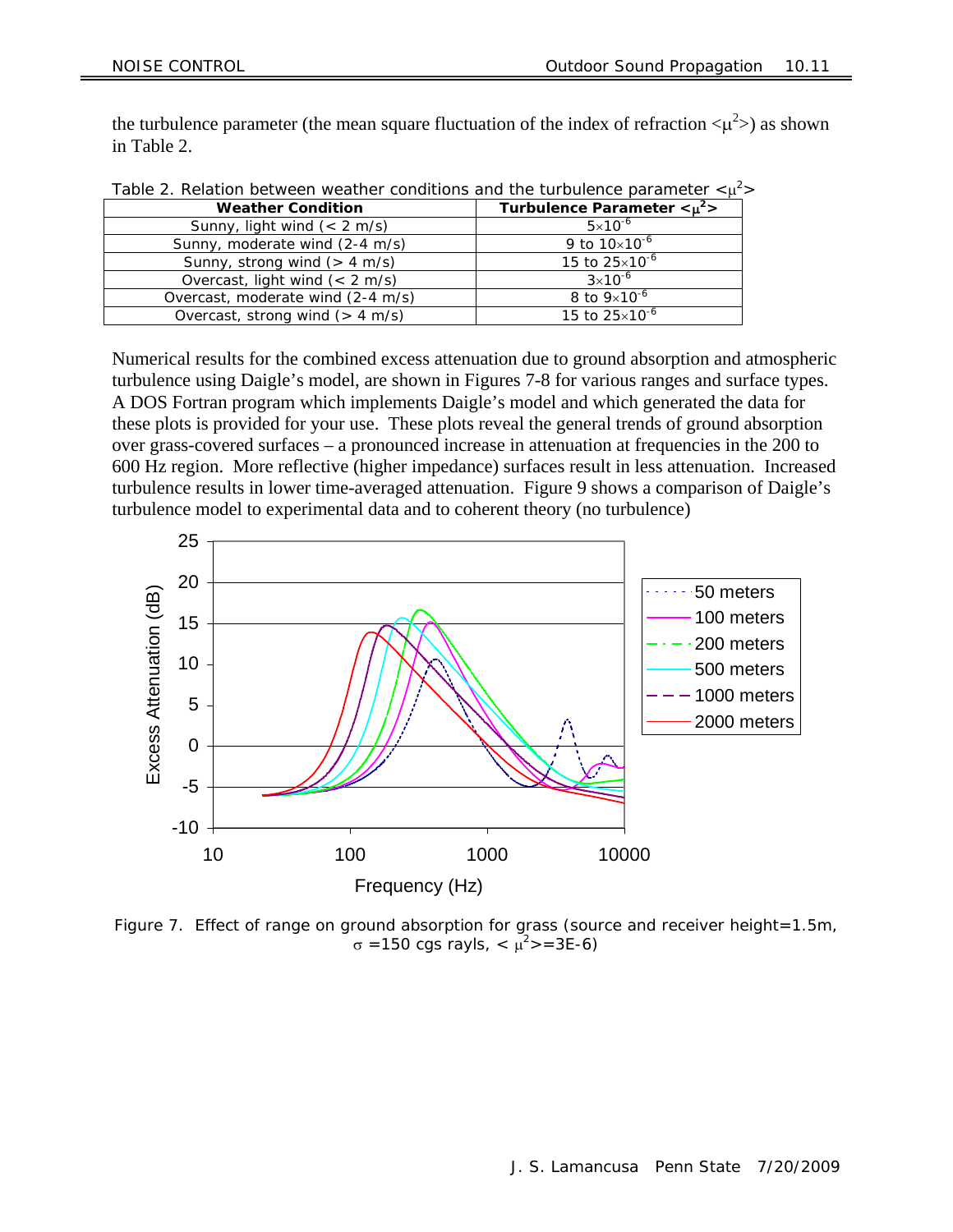

Figure 8. Effect of surface composition on ground absorption for range of 1 km (source and receiver height=1.5m,  $< \mu^2$ >=3E-6)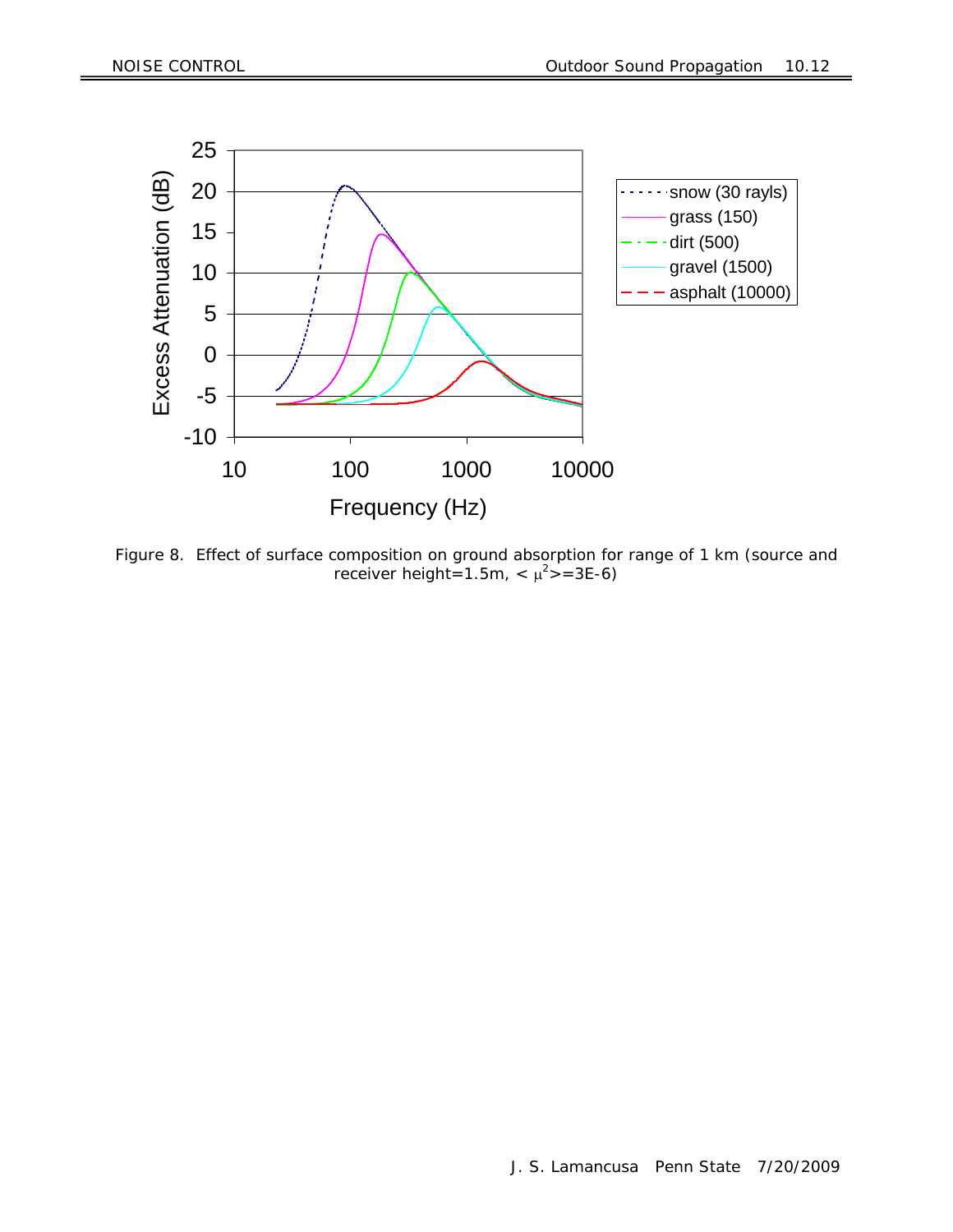

FIG. 7. Comparison of measured sound levels (points) with values predicted from the theory  $(h_a = 1.8 \text{ m}, h_r = 1.5 \text{ m}, \sigma = 300 \text{ cgs units})$ .<br>  $\frac{(\mu^2)^2 2 \times 10^{-6}, \rho_a = \rho_b = 0.80, --- \text{ coherent}}{(1.4 \times 10^{-6})^2 + 2 \times 10^{-6}}$ acoustics theory  $({\langle \mu^2 \rangle} = 0)$ .

Figure 9. Comparison of measured sound levels with prediction (ref 6)

**Homework:** Equation 13 calculates the sound pressure at the receiver for propagation over an absorptive ground. Derive an expression for the excess attenuation due to ground absorption.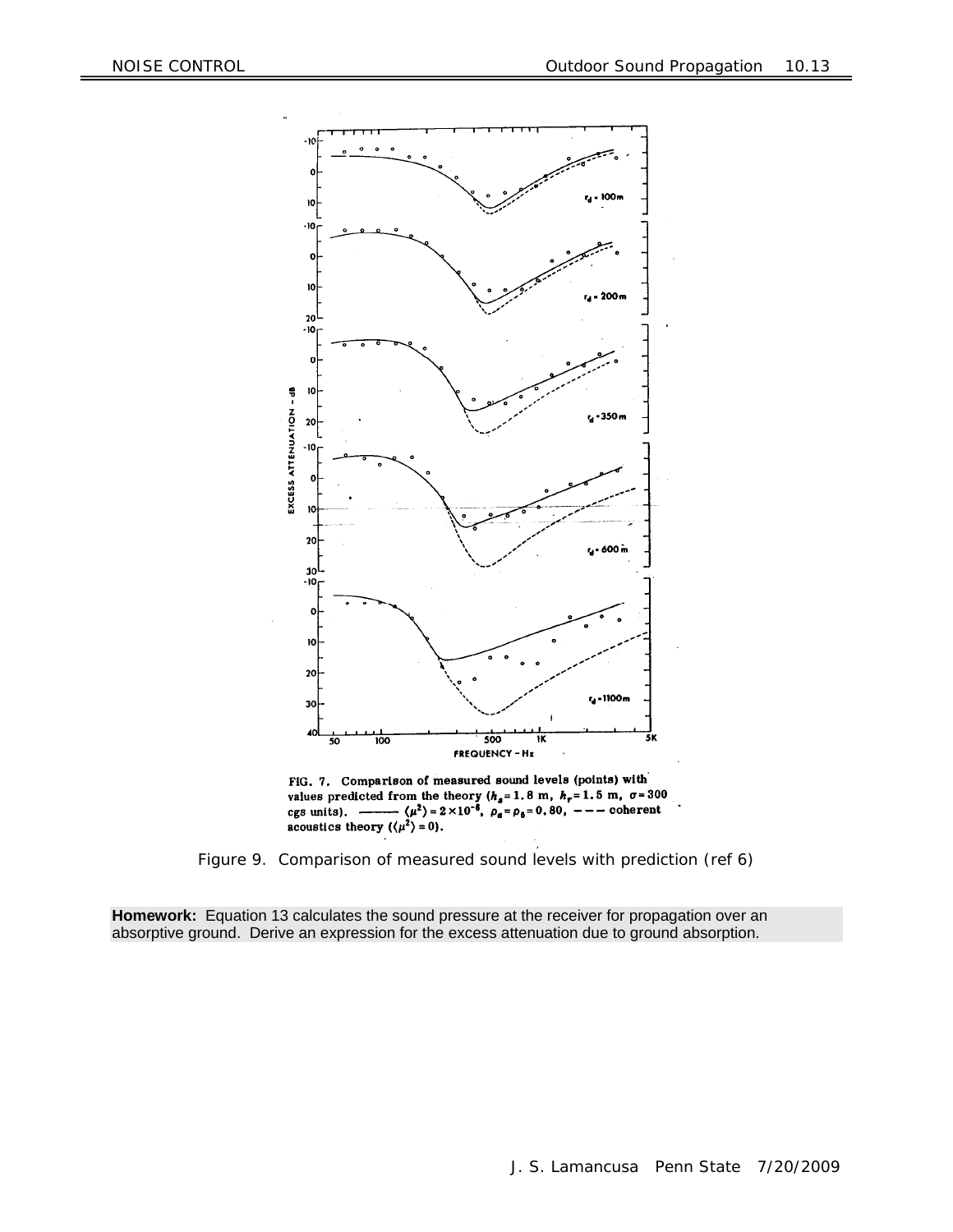#### **10.3.5 Vegetation -** *Avegetation*

Vegetation and foliage provides a small amount of attenuation, but only if it is sufficiently dense to fully block the view along the propagation path. The attenuation may be due to vegetation close to the source, close to the receiver, or both. Approximate values for the excess attenuation from dense foliage are listed in Table 3.

Table 3. Attenuation of an octave band noise due to propagating a distance  $d_f$  through dense foliage [ref ISO 9613-2:1996]

| Propagation      | Octave Center Frequency - Hz |          |      |      |      |      |               |      |
|------------------|------------------------------|----------|------|------|------|------|---------------|------|
| distance - $d_f$ | 63                           | 125      | 250  | 500  | 1000 | 2000 | 4000          | 8000 |
| (meters)         |                              |          |      |      |      |      |               |      |
| 10≤ <i>d</i> ≤20 | Attenuation, dB              |          |      |      |      |      |               |      |
|                  |                              | $\Omega$ |      |      |      |      | $\mathcal{P}$ | 3    |
| 20≤ d≤200        | Attenuation, dB/m            |          |      |      |      |      |               |      |
|                  | 0.02                         | 0.03     | 0.04 | 0.05 | 0.06 | 0.08 | 0.09          | 0.12 |
| $d \geq 200$     | Attenuation, dB              |          |      |      |      |      |               |      |
|                  |                              | 6        | 8    | 10   | 12   | 16   | 18            | 24   |

Alternate approximations for excess attenuation due to vegetation [ref 1] are:

For shrubbery or tall thick grass:  $A_{\text{shrubs}} = (0.18 \log f - 0.31)r$ 

For forests:  $A_{\text{forest}} = 0.01 f^{1/3} r$ 

#### **10.3.6 Obstructions and Barriers -** *Abarrier*

When the line of sight between a source and receiver is obstructed by a rigid, non-porous wall or building, appreciable noise reductions can occur. Sound waves must diffract around the obstacle in order to reach the receiver. This phenomena is used to great advantage in the attenuation of highway noise by barriers in congested urban areas.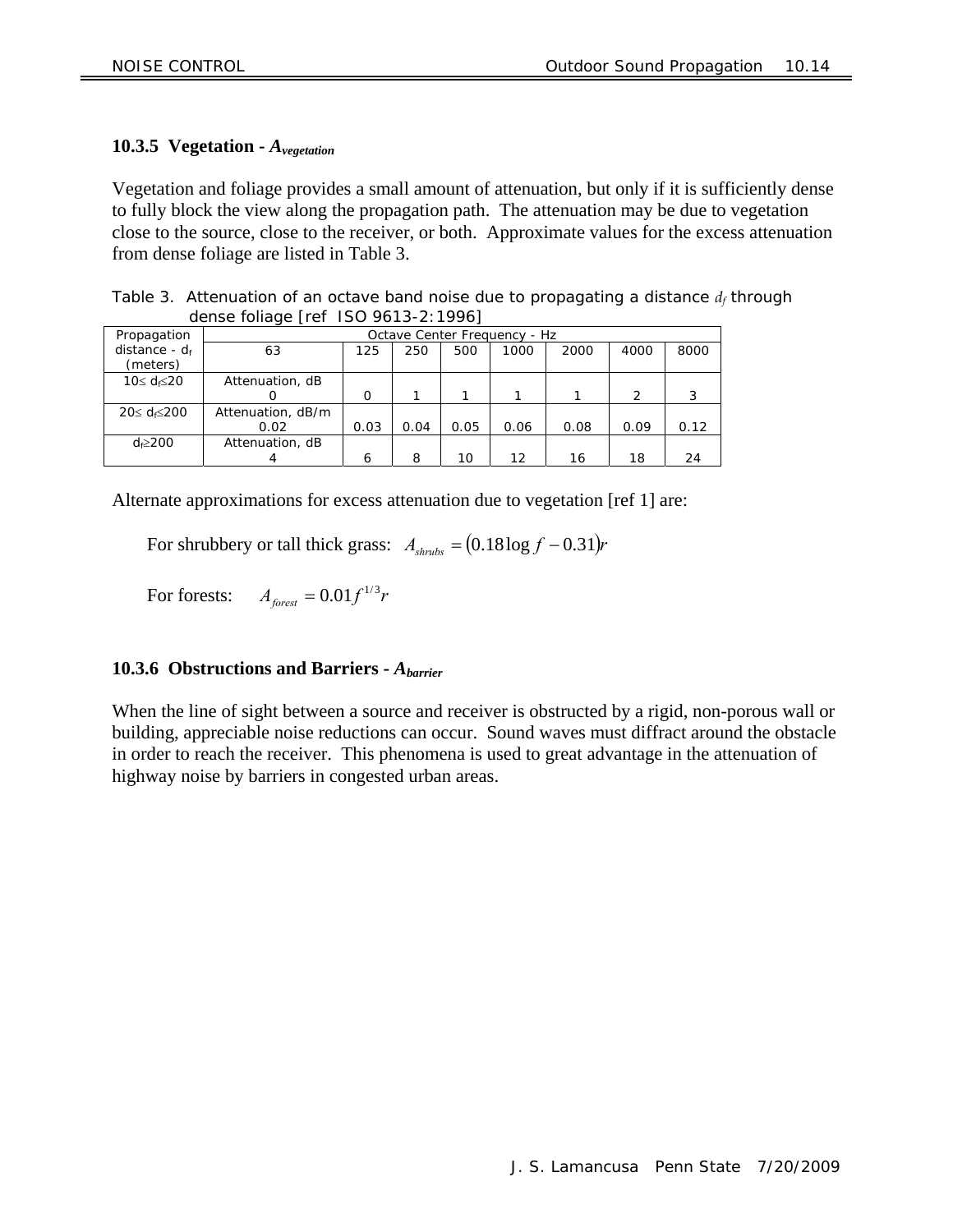

Fig. 7.7 Geometry of sound-propagation path over a barrier **Passage 1.1** (a) perspective view and (b) projection plane perpendicular to the barrier. The source and receiver are S and  $R$ , respectively. The coordinate system is shown in  $(a)$  and the source coordinates The coordinate system is shown in (a) and the solite coordinates<br>are  $x_r$ ,  $y_r$ ,  $z_r$ . The shortest<br>path that the sound can travel over the barrier between source and<br>that is discussed in the latter of the project receiver is distance  $A + B$ . The angle  $(\gamma + \theta)$  gives, on the projection plane, the direction of the refracted wave relative to that of the incident wave. Ground reflections are neglected, which is permissible if the source and receiver are very near to a completely reflecground. For other heights of source and receiver over  $\mathrm{tive}$ tive ground. For other neights of source and receiver over<br>partially absorptive ground, sound can travel to the receiver along<br>three additional paths, with one or two reflections where phase<br>shifts may occur, causing inter

Figure 9. Geometry of sound propagation over a barrier [ref 3]

An observer in the vicinity of a rigid, infinitely long barrier (Figure 9), for sound from a point source, will experience an excess attenuation [ref 3] of:

$$
A_{barrier} = 20 \log \frac{\sqrt{2\pi N}}{\tanh \sqrt{2\pi N}} + 5 \quad (dB) \quad \text{for } N \ge -0.2
$$
 Equation 14  
= 0 otherwise  

$$
N = \pm \frac{2}{\lambda} (A + B - d)
$$
Equation 15

This equation is based on optical diffraction theory and was developed by Z. Maekawa [ref 8]. The dimensionless quantity *N* is called the Fresnel number and is a measure of how far below the line of sight (relative to a wavelength) the receiver lies. A negative sign for N indicates that the receiver can see the source, while a positive sign denotes that the receiver is in the shadow zone. Equation 14 is plotted as a function of Fresnel number in Figure 10 along with experimental measurements [ref 1]. More complex models are needed to account for line sources, finite length and absorptive barriers. However the general trends which can be observed from this simple case still hold true, namely that barriers are most effective at high frequencies. The barrier should be as tall as possible. The effectiveness of a barrier depends on how far below the line of sight the receiver lies.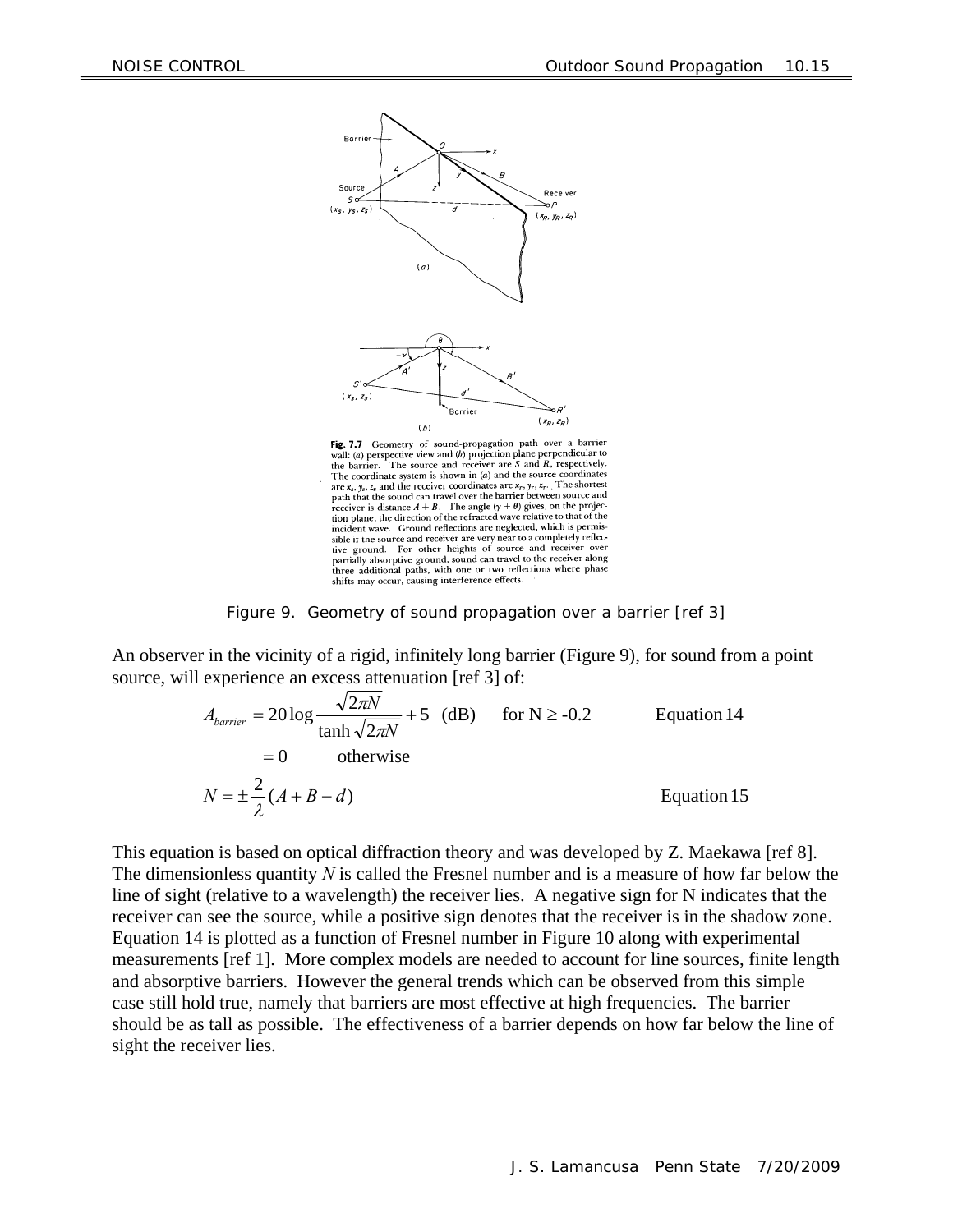



Figure 10. Excess attenuation for a point source by an infinite rigid barrier [from ref 1]

**Homework:** Show that the excess attenuation for a three-sided barrier is:

$$
A_{barrier,total} = -10\log\left[\sum_{i=1}^{3} 10^{A_i/10}\right]
$$

 (around each side of barrier) by equation 14 where  $A_i$  = excess attenuation for each sound path

#### **10.3.7 Non-point sources**

These equations assume single point sources. The noise impact of multiple point sources that are widely spaced can be treated by calculating their individual noise levels and adding the result logarithmically. Groups of closely spaced point sources can be approximated as a single point source if:

- the sources have approximately the same strength and height about the ground;
- the same propagation conditions exist from the sources to the point of reception;
- the distance from the single equivalent point source to the receiver exceeds twice the largest dimension of the sources
- the receiver is located at least one wavelength away from the single equivalent point source

A common approach to extended or line noise sources, such as road or rail traffic, or long runs of piping, is to break the source down into multiple, incoherent point sources.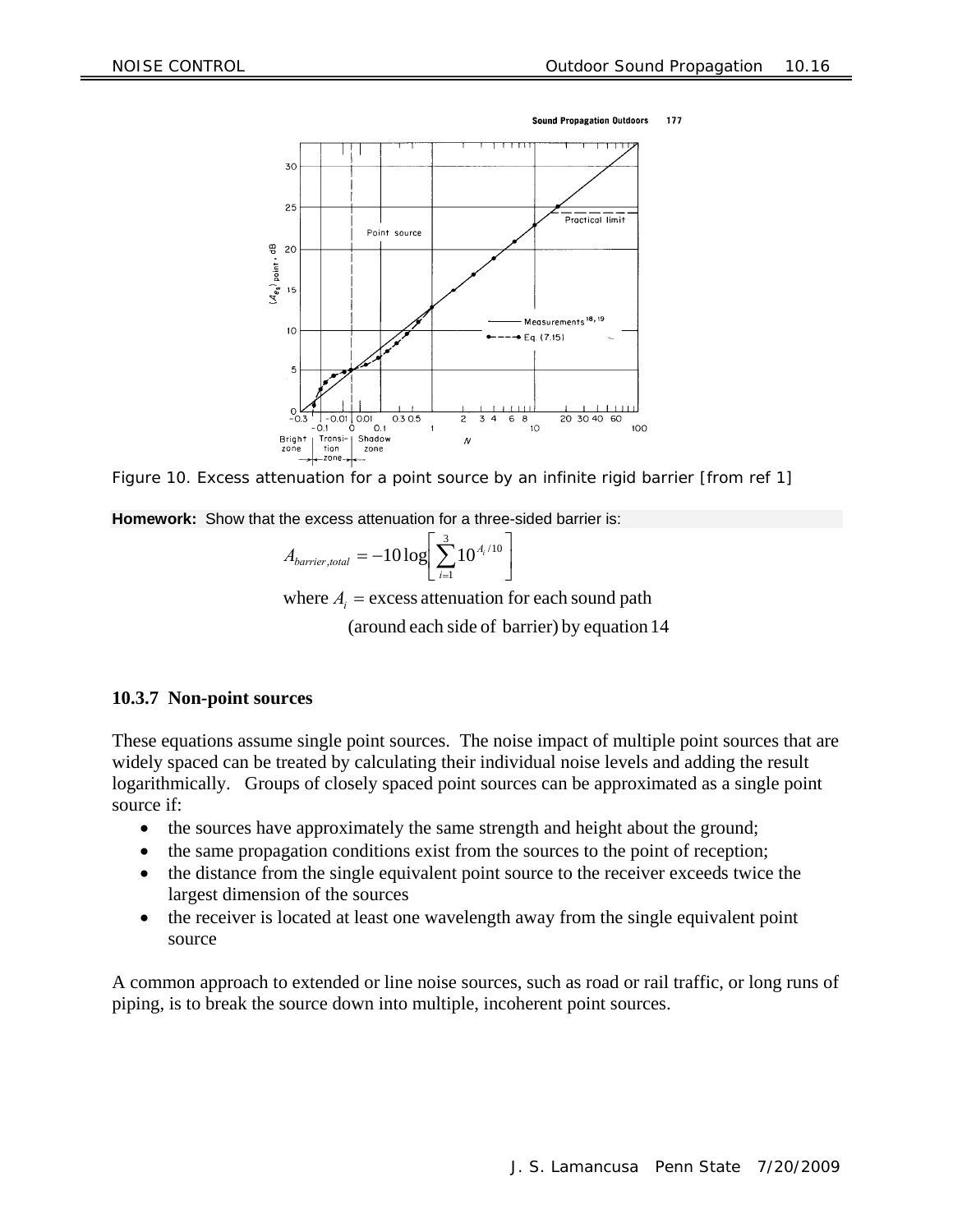### **10.4 Estimation of Source Strength**

Equation 6 requires the user to specify the strength of the source (sound power level  $L_w$ ). If the source is a commercial piece of equipment, this information can sometimes be obtained from the manufacturer, but this is the exception. Most often, you must estimate the source strength from field data. The most common technique is to measure the SPL at a known distance near to the source, and use Equation 6 to estimate the sound power level. If multiple sources are present, all other sources are turned off, or the measurement should be made so close to the source in question so that its contribution is dominant. This value of SPL and the known range is then used in Equation 6 and  $L_w$  is then calculated. This value of  $L_w$  is the effective strength of the source and is used in subsequent applications of Equation 6 to determine the SPL at other ranges.

 The actual measurement locations selected to represent source strength should be chosen with the receiver location in mind. Because of the complications of directivity, the noise modeler cannot assume that a single measurement of SPL can quantify a source in all directions. The assumption of a uniform point source is valid however as long as the measurement of source strength is along the line from the source to the receiver, regardless of directivity. The measurement should therefore be taken along this line whenever feasible, but near field effects and multi-source influences are probably equally important considerations. In order to approximate a general source of finite size with a point source characterized by a measured SPL at a distance from the source, the measurement position should be:

- (a) at least one wavelength of the frequency of interest *f* (Hz) from the nearest surface of the source  $d \ge \lambda = 343/f$  (meters)
- (b) at a distance from the nearest surface of the source at least twice the largest dimension  $h_{max}$  of the source  $d \geq 2h_{max}$

For example, if the effective noise source is the vibrating wall of a building that is 5 meters wide and 3 meters tall, measurements should be taken at least 10 meters from the edge of the building to satisfy (b) and at least 11 meters from the building to satisfy (a) if the lowest frequency of interest is 31 Hz. If a group of closely spaced sources or buildings is to be lumped together into one composite source, the major source dimension becomes the total width of the composite source. The distance from the receiver to the source is measured from the geometric center of the group.

### **10.5 Applicability of Excess Attenuation Model**

The calculation procedure described in Section 2.2 is relatively simple to apply and provides data that is useful for site planning purposes. It can provide an estimate of statistical mean values of sound levels. It can be used to estimate whether a planned installation will be in compliance with local noise ordinances. It can be used as a design tool to assess the effectiveness of site changes, barriers, or changes to source strength (for instance, adding a muffler to an engine). Its validity is restricted by the underlying assumptions – point sources, uniform and level terrain, a uniform atmosphere (no temperature or wind gradients).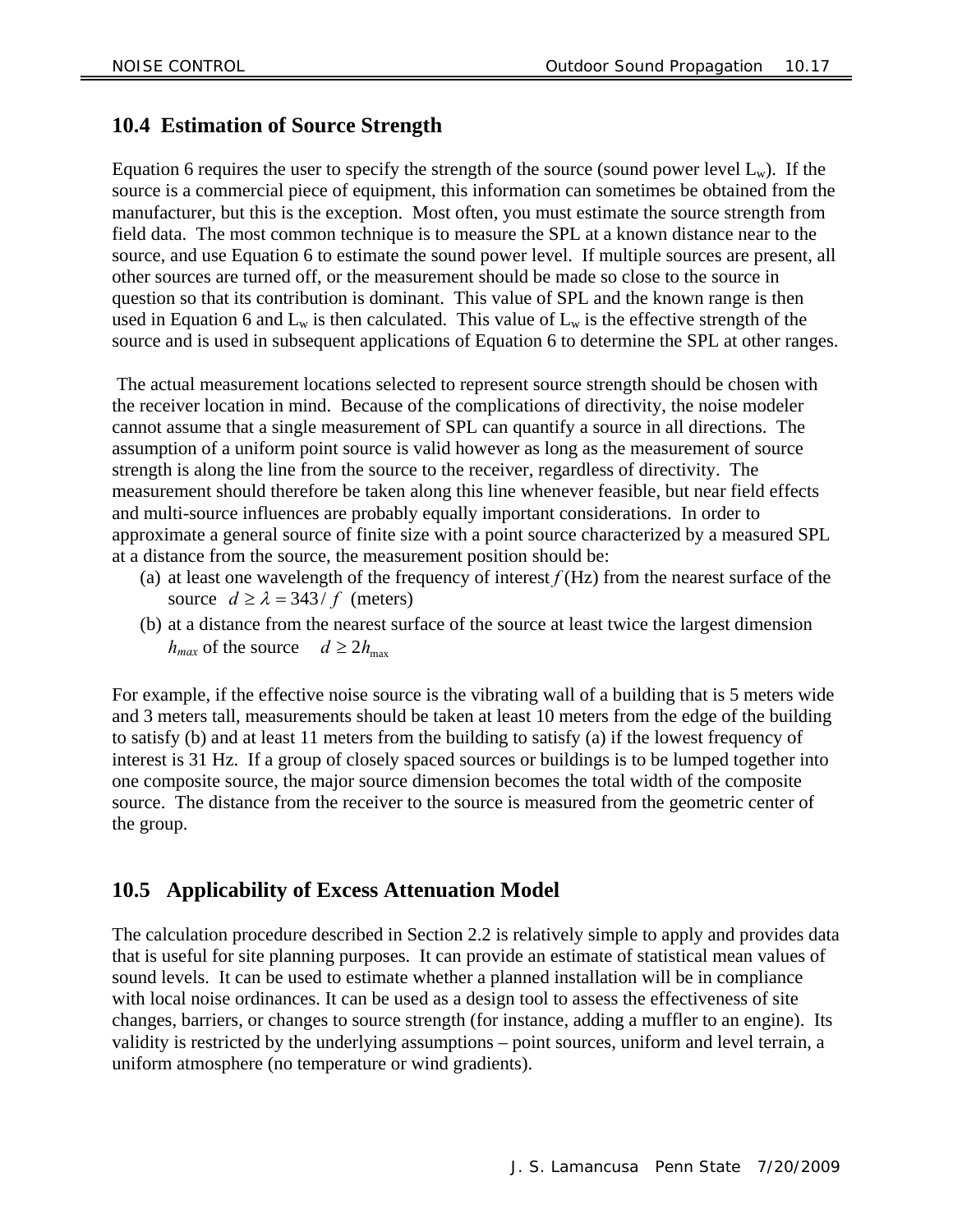## **10.6 Other Propagation Models**

### **10.6.1 FHWA Traffic Noise Model (TNM)**

A specific tool used to predict noise impact from highways is the FHWA TNM (Federal Highway Administration Transportation Noise Model version 1.0) which is available from the University of Florida McTrans Center (http://www-t2.ce.ufl.edu/mctrans/featured/trafficNoise/). Included in this model are many of the outdoor noise propagation effects previously discussed, including atmospheric absorption, divergence, intervening ground (berms and hills), noise barriers, buildings and heavy vegetation. The effects of atmospheric turbulence are not included. The Traffic Noise Model predicts A-weighted hourly equivalent sound pressure levels  $(L_{EQ})$  and day-night levels  $(L_{DN})$ . Sound level contours and the reductions in noise by absorption and barriers are estimated. The basic equation for the TNM is:

$$
L_{Aeq1h} = EL_i + A_{traff(i)} + A_D + A_S
$$

where:

 $A_{\rm s} =$  $A_D =$  $A_{\text{traff}(i)} =$  $EL_i =$  $L$ <sub>*Aeq*1*h*</sub> = A-weighted equivalent hourly sound pressure level Source level for the ith type of vehicle integrated over a passby at 50 ft. Factor that accounts for the number of vehicles and their speeds Correction for spreading loss and length of roadway (the effective length of the source) Attenuation due to shielding and ground effects

#### **10.6.2 Other Models**

Similar calculation procedures, based on excess attenuation models can be found in the ISO standard 9613-2:1996, and the commercial program, SOUNDPLAN. More complex models exist which allow the calculation of sound propagation over non-level terrain with any userspecified atmospheric conditions. Such models are extremely useful for analyzing the propagation under specific meteorological conditions. The problem is that they yield results for only those specific conditions and give little indication of statistical mean values of sound levels. The user must provide substantially more information. This information can be difficult to generate, such as complete profiles of wind and temperature. These detailed models include Ray Tracing [ref 10], the Fast Field Program (FFP)[ref 11], and other models based on direct solution of the wave equation.

### **10.7 Outdoor Noise Standards and Regulations**

- **ISO 1996-1:1982** Acoustics Description and measurement of environmental noise Part 1: Basic quantities and procedures
- **ISO 1996-2:1987** Acoustics Description and measurement of environmental noise Part 2: Acquisition of data pertinent to land use
- **ISO 9613-1:1996** Acoustics- attenuation of sound during propagation outdoors- Part 1: Calculation of the absorption of sound by the atmosphere